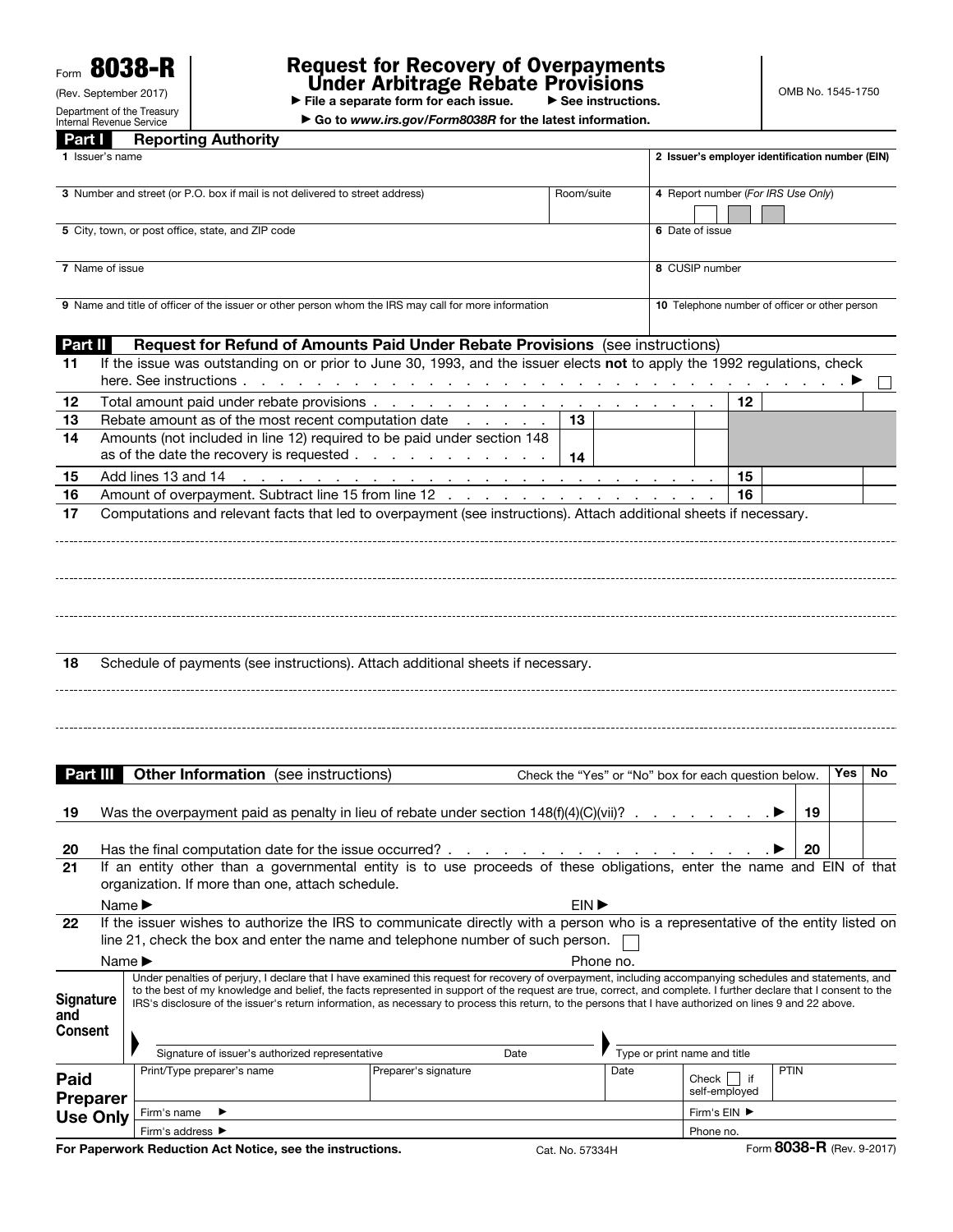Section references are to the Internal Revenue Code unless otherwise noted.

#### Future Developments

For the latest information about developments related to Form 8038-R, such as legislation enacted after they were published, go to *www.irs.gov/Form8038R*.

#### What's New

Claims for recovery of overpayments cannot be filed later than the date that is 2 years after (1) the date that is 60 days after the final computation date of the issue to which the payment relates; or (2) with respect to the portion of the overpayment paid more than 60 days after the final computation date, the date that the payment was made to the United States. See Rev. Proc. 2017-50, which is on page 234 of Internal Revenue Bulletin 2017-37 at *www.irs.gov/pub/irs-irbs/irb17-37.pdf*.

## General Instructions

Note: Use a separate Form 8038-R for each issue.

#### Purpose of Form

Form 8038-R is used by issuers of state and local bonds to request a refund of amounts paid with Form 8038-T, Arbitrage Rebate, Yield Reduction, and Penalty in Lieu of Arbitrage Rebate.

Payments made with Form 8038-T that may be recoverable include:

1. Yield reduction payments,

2. The arbitrage rebate to the United States,

3. A penalty in lieu of rebating arbitrage to the United States, or

4. A penalty to terminate the election to pay a penalty in lieu of rebating arbitrage.

#### Recovery of Overpayment

In general, an issuer may recover an overpayment of rebate for an issue of bonds by establishing to the IRS that the overpayment occurred. An overpayment is the excess of the amount paid to the United States for an issue under section 148 over the sum of the rebate amount for the issue as of the most recent computation date and all amounts that are otherwise required to be paid under section 148 as of the date the recovery is requested.

An overpayment may be recovered only to the extent that a recovery on the date that it is first requested wouldn't result in an additional rebate amount if that date were treated as a computation date.

Except for overpayments of penalty in lieu of rebate under section 148(f)(4)(C)(vii) and Regulations section 1.148-7(k), an overpayment of less than \$5,000 may not be recovered before the final computation date. See Regulations section 1.148-3(i).

The amount of rebate overpayment is based on the amount actually paid, not the future value of the amount paid.

Note: Regulations section 1.148-3(b) provides that as of any date, the rebate amount for an issue is the excess of the future value, as of that date, of all receipts on nonpurpose investments over the future value, as of that date, of all payments on nonpurpose investments. The definitions of payments and receipts in Regulations section 1.148-3(d), in part, require inclusion of transactions (including, but not limited to, acquisition, earnings, and return of principal) on a date for each nonpurpose investment. Any cash flow representation to the contrary may result in the understatement of rebate amount. Yield reduction payments are determined using payments and receipts as described in Regulations section 1.148-5(b)(1).

#### Processing the Request

When filing Form 8038-R, you must provide:

• All copies of Form(s) 8038-T related to the request for refund, and

• The computations of the overpayment and interest (if any) on line 17. The computations must show all cash flows from the issue date to the computation date reflecting the overpayment (for example, if a series of reports were prepared, all such reports must be provided, unless the last report details all cash flows). Provide any additional attachments if needed.

Generally, this information will be sufficient to determine whether a refund is appropriate. For refund claim rejections where there is a procedural deficiency or where an issuer has failed to provide sufficient information to enable a determination that an overpayment occurred, the IRS will contact the issuer or its representative to resolve the deficiency. If all the requested information isn't timely received, a letter will be sent explaining that the request for recovery is deficient and that its processing is rejected.

For refund claim denials, in full or in part, if the IRS makes a preliminary determination to deny a refund claim, the IRS will notify the issuer in writing that it may submit additional information or participate in a conference, or both. Additional information must be submitted within 21 days of the request for additional information or the conference. If the issuer fails to submit additional information or if the IRS disagrees that an overpayment occurred, the IRS will send the issuer a registered or certified letter denying the claim, subject to the issuer's appeal rights.

The procedures for processing a request for refund are detailed in Rev. Proc. 2008-37, which is on page 137 of Internal Revenue Bulletin 2008-29 at *www.irs.gov/pub/irs-irbs/irb08-29.pdf* as modified by Rev. Proc. 2017-50.

An issuer is entitled to appeal a refund claim denial. See Rev. Proc. 2006-40, which is on page 694 of Internal Revenue Bulletin 2006-42 at *www.irs.gov/pub/irs-irbs/irb06-42.pdf*, for details.

#### Where To File

File Form 8038-R, and attachments, with the Internal Revenue Service, Ogden Submission Processing Center, Ogden, UT 84201.

Private delivery services. Filers can use certain private delivery services (PDSs) designated by the IRS to meet the "timely mailing as timely filing" rule for tax returns. Go to *www.irs.gov/PDS* for the current list of designated services.

The PDS can tell you how to get written proof of the mailing date.

For the IRS mailing address to use if you're using a PDS, go to *www.irs.gov/PDSstreetAddresses*.



*PDSs can't deliver items to P.O. boxes. You must use the U.S. Postal Service to mail any item to an IRS P.O. box address.* 

## Specific Instructions

Line 1. Enter the name of the governmental entity that issued the bonds, not the name of the entity receiving the benefit of the financing.

### Part I. Reporting Authority

Line 6. Enter the date of issue. This date should be identical to the date on the corresponding Form 8038-T, Part I, line 6. This is generally the first date on which there is a physical exchange of the bonds for the purchase price.

Line 7. Enter the name of the issue. This name should be identical to the name listed on the corresponding Form 8038-T, Part I, line 7. If there is no name, please provide other identification of the issue.

Line 8. Enter the CUSIP (Committee on Uniform Securities Identification Procedures) number of the bond with the latest maturity. The CUSIP number should be identical to the CUSIP number listed on the corresponding Form 8038-T, Part I, line 8. Enter "None" if the issue doesn't have a CUSIP number.

Lines 9 and 10. Enter the name, title, and telephone number of the officer of the issuer whom the IRS may call for more information. If the issuer designates a person other than an officer of the issuer (including a legal representative or paid preparer) whom the IRS may call for more information with respect to this return, enter the name, title, and telephone number of such person here.

Note: By authorizing a person other than an authorized officer of the issuer to communicate with the IRS and whom the IRS may call for more information with respect to this return, the issuer authorizes the IRS to communicate directly with the individual listed in line 9 and consents to the disclosure of the issuer's return information to that individual, as necessary, in order to process this return.